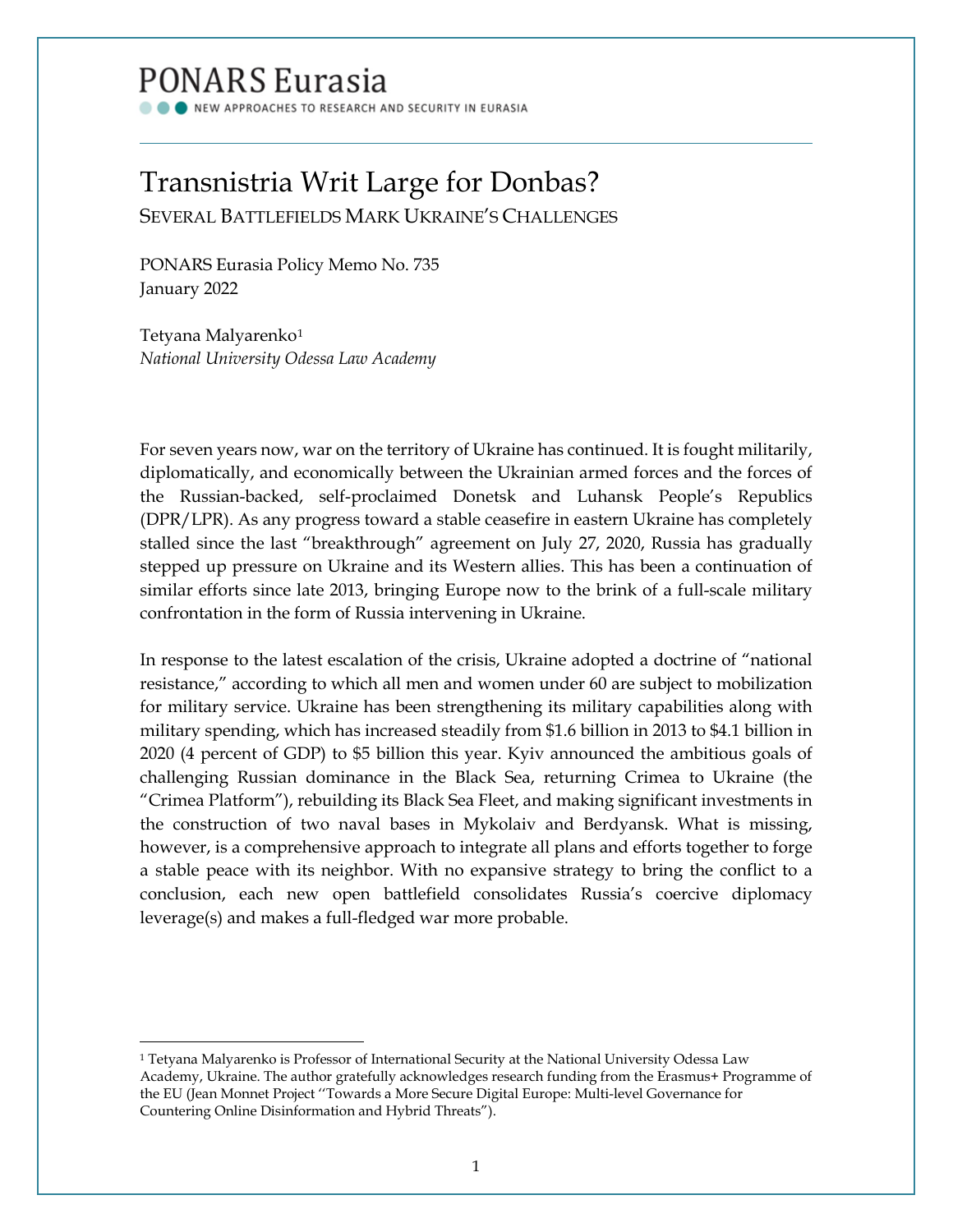#### **The Cold Conflict in Donbas**

The lack of progress in the implementation of the Minsk agreements and the reintegration of the DPR/LPR became either a defeat or success of President Volodymyr Zelensky's foreign policy, depending on how such goals and the future statehood of Ukraine is seen. From one side, the Secretary of the National Security and Defense Council of Ukraine openly [declares](https://news.liga.net/politics/news/danilov-o-minskih-soglasheniyah-denonsirovat-ne-budem-no-vypolnit-ih-nevozmojno) that the Minsk agreements are unfavorable for Ukraine, and then Deputy Prime Minister for Reintegration of the Temporarily Occupied Territories (who is currently the Minister of Defense of Ukraine) [considers](https://news.liga.net/politics/news/danilov-o-minskih-soglasheniyah-denonsirovat-ne-budem-no-vypolnit-ih-nevozmojno) the uncontrolled territories of Donbas a "tumor" that will "infect" all of Ukraine.

On the other side, the Kremlin has an organize[d campaign](http://kremlin.ru/acts/news/60358) to grant Russian citizenship to residents of the DPR/LPR. According to [data](https://tass.ru/obschestvo/11296643) from the Russian Foreign Ministry, as of May 2021, 530,000 of the 3.5 million registered residents of Donbas received Russian citizenship.<sup>[2](#page-1-0)</sup> While opinion polls in Ukraine [show](https://dif.org.ua/article/shcho-perezhili-ukraina-ta-svit-u-2020-rotsi-y-chogo-nam-chekati-2021-go-politichni-y-ekonomichni-prognozi) that Ukrainian society is getting used to the fact that the end of the conflict in eastern Ukraine will be greatly delayed or will not take place at all, public opinion polls in Russia [show](https://www.levada.ru/2021/04/15/ukraina-i-donbass/) an increase in the number of respondents who believe that the reintegration of the DPR/LPR will happen with Russia and not with Ukraine. The above demonstrates that a scenario of freezing the conflict without a resolution, and the non-reintegration of DPR/LPR into Ukraine, may become the most likely option.

#### **Donbas and Crimea: Two Battlefields, One War**

Russia <u>recognizes</u> Crimea and Sevastopol as two federal entities, whose status cannot be questioned, and DPR/LPR as parts of Ukraine, but Russia's tactics in managing conflicts in eastern Ukraine and Crimea have been interlinked. Russia's support for pro-Russian rebels in eastern Ukraine is its leverage to influence Ukraine's domestic and foreign policy, including with respect to Crimea.

Yet, the conflict around Crimea and the conflict in the Donbas have demonstrated different dynamics. [3](#page-1-1) The organized [withdrawal](https://www.bbc.com/ukrainian/features-russian-43003911) of the Ukrainian army from Crimea began on March 24, 2014, ten days after the illegal referendum, whereas the conflict in eastern Ukraine has lasted for seven years.[4](#page-1-2) The conflict in eastern Ukraine went through a phase of high intensity (2014-2015), low intensity (2016-2019), and freezing (2019-). According to the [UN,](https://www.radiosvoboda.org/a/news-oon-kst-gertv-boyovyh-donbas/31110937.html) from April 2014, about 13,300 people (3,375 civilians, 4,150 Ukrainian soldiers, and 5,700 rebels) have died as a result of the hostilities.

<span id="page-1-0"></span><sup>2</sup> The procedure requires prior acquisition of citizenship of the unrecognized republics.

<span id="page-1-1"></span><sup>&</sup>lt;sup>3</sup> For the purposes of this memo, this is understood not only as an interstate conflict that resulted in the annexation of the peninsula in 2014 but also as various clashes between Ukrainian and Russian ships at sea. See, for example, the **Kerch Strait incident**.

<span id="page-1-2"></span><sup>&</sup>lt;sup>4</sup> According to the **testimony** of the former Minister of Defense of Ukraine Igor Tenyukh, out of 12,000 Ukrainian troops stationed in Crimea, 10,000 went over to the side of Russia.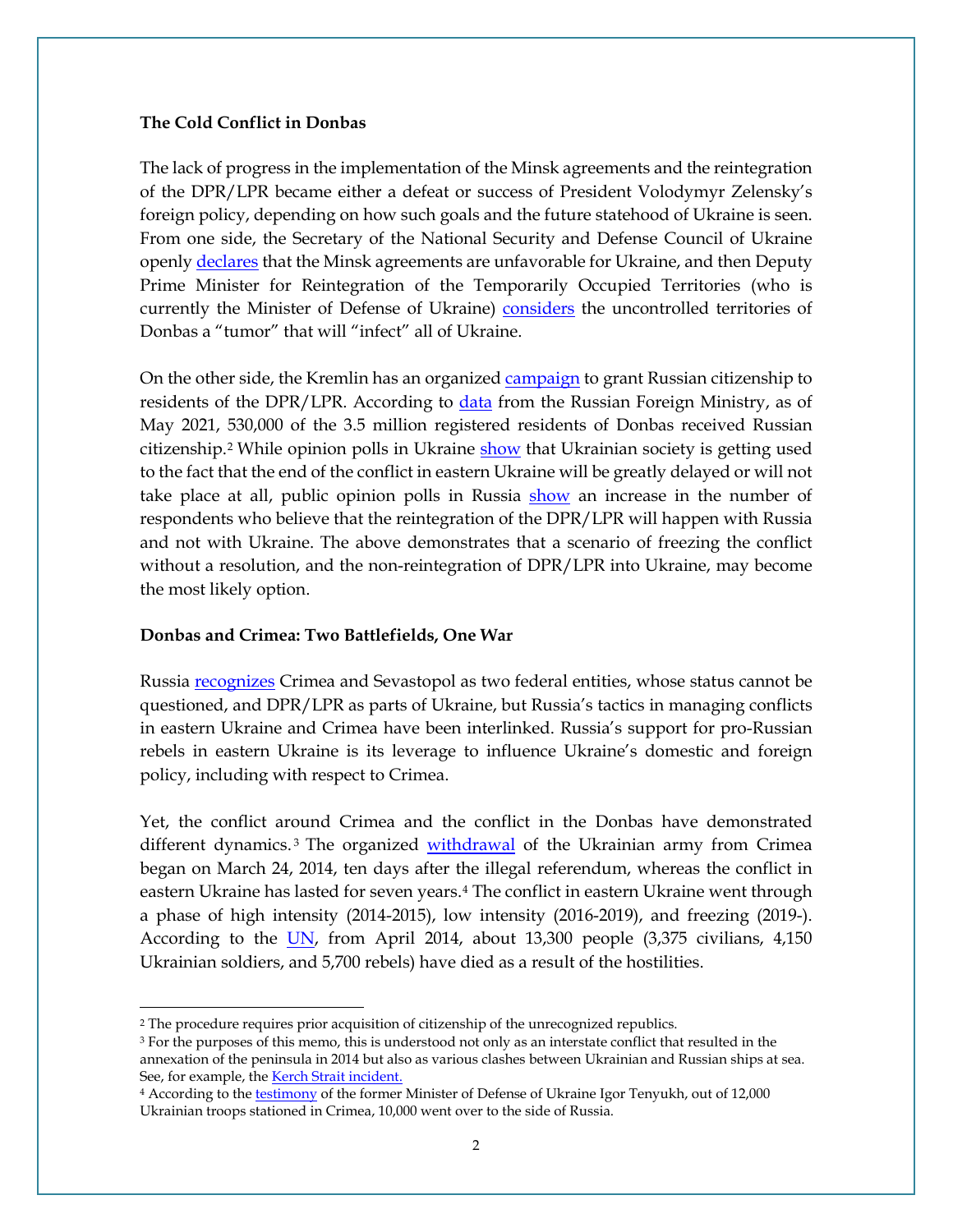Kyiv's policy differs in relation to annexed Crimea and the DPR/LPR. Ukraine introduced symmetric measures of an economic and trade blockade against the Donbas region and Crimea, but measures against the DPR/LPR are much stricter, such as prohibitions on economic activity, cooperation with local authorities, types of movement, etc. Accordingly, the [level](https://doi.org/10.1080/09668136.2020.1719043) of intolerance of Ukrainian society toward internally displaced persons (IDPs) from Donbas is higher than toward IDPs from Crimea, making the former a more socially isolated group. Furthermore, there are significant differences in the military tactics implemented by Zelensky and former president Petro Poroshenko. In contrast to Poroshenko's "leapfrogging" tactics of 2016-2019, Zelensky is heading for a deep freeze of the conflict in eastern Ukraine that can result in two scenarios.<sup>[5](#page-2-0)</sup>

## **Two Freezing Scenarios**

A Transnistrian scenario means the socio-economic reintegration of the de-facto state with the mother state without political integration. In Kyiv, any reintegration scenario that retains Moscow's influence on Ukrainian foreign and domestic policy is considered unacceptable. Thus, the reintegration or "de-occupation" in the Ukrainian strategy toward Donbas and Crimea should be on Ukraine's conditions, which were set out in a parliamentary bill [submitted](https://www.minre.gov.ua/sites/default/files/1._zakonoproyekt_pro_zasady_dppp.pdf) by Zelensky. The bill excludes the granting of special status to parts of DPR/LPR, excludes amnesty, restricts political and civil rights for categories of residents, expands the Ukrainian cultural space, continues the policy of Ukrainization, and imposes financial reparations on Russia.

Realizing that de-occupation on Ukrainian conditions is hardly possible, in his [interview](https://www.youtube.com/watch?v=XzndR26FSug) on the Ukrainian television channel *Dom*, which broadcasts in the DPR/LPR, Zelensky further outlined the priorities of Ukrainian policy toward that region. These were that reintegration would not come soon (making a comparison with the Berlin Wall saga), that Donbas would be a "depressed" territory, and that the pro-Russian population needed to leave for Russia. Indeed, to begin with, the economic calculations speak in favor of the reintegration (Transnistrian) scenario. A simple cost-benefit analysis demonstrates that the state of peace is more beneficial for the Ukrainian economy than a never-ending war. Indirec[t losses](https://www.diw.de/documents/publikationen/73/diw_01.c.622006.de/dp1804.pdf) to the Ukrainian economy as a result of the war in Donbas amount to more than 15 percent of GDP, stemming from aspects such as broken economic chains, tax evasion, and loss of industrial assets and infrastructure.

The protracted conflict has already [contributed](https://uiamp.org.ua/ukrainskiy-institut-politiki-prezentoval-issledovanie-cena-voyny-stoimost-i-posledstviya-voyny-na) to the marginalization of the Ukraine-controlled territories of Donbas. In [2013,](http://www.ukrstat.gov.ua/operativ/operativ2008/gdn/dvn_ric/dvn_ric_u/dn_reg2013_u.html) the Donetsk region was ranked first in the country in terms of income per capita, but in 2019, it ranked second to last. The Luhansk region currently ranks last in terms of income, seven times less than Kyiv. Ukrainiancontrolled Donbas regions are the most depressed of Ukraine, which creates a solid base for grievances. To address needs, the Ukrainian government plans to attract \$20 billion in

<span id="page-2-0"></span><sup>&</sup>lt;sup>5</sup> Leapfrogging tactics means small-scale military operations. By 2019, almost all gray zones and some territories transferred to the DPR/LPR under the Minsk agreements were **occupied** by the Ukrainian army.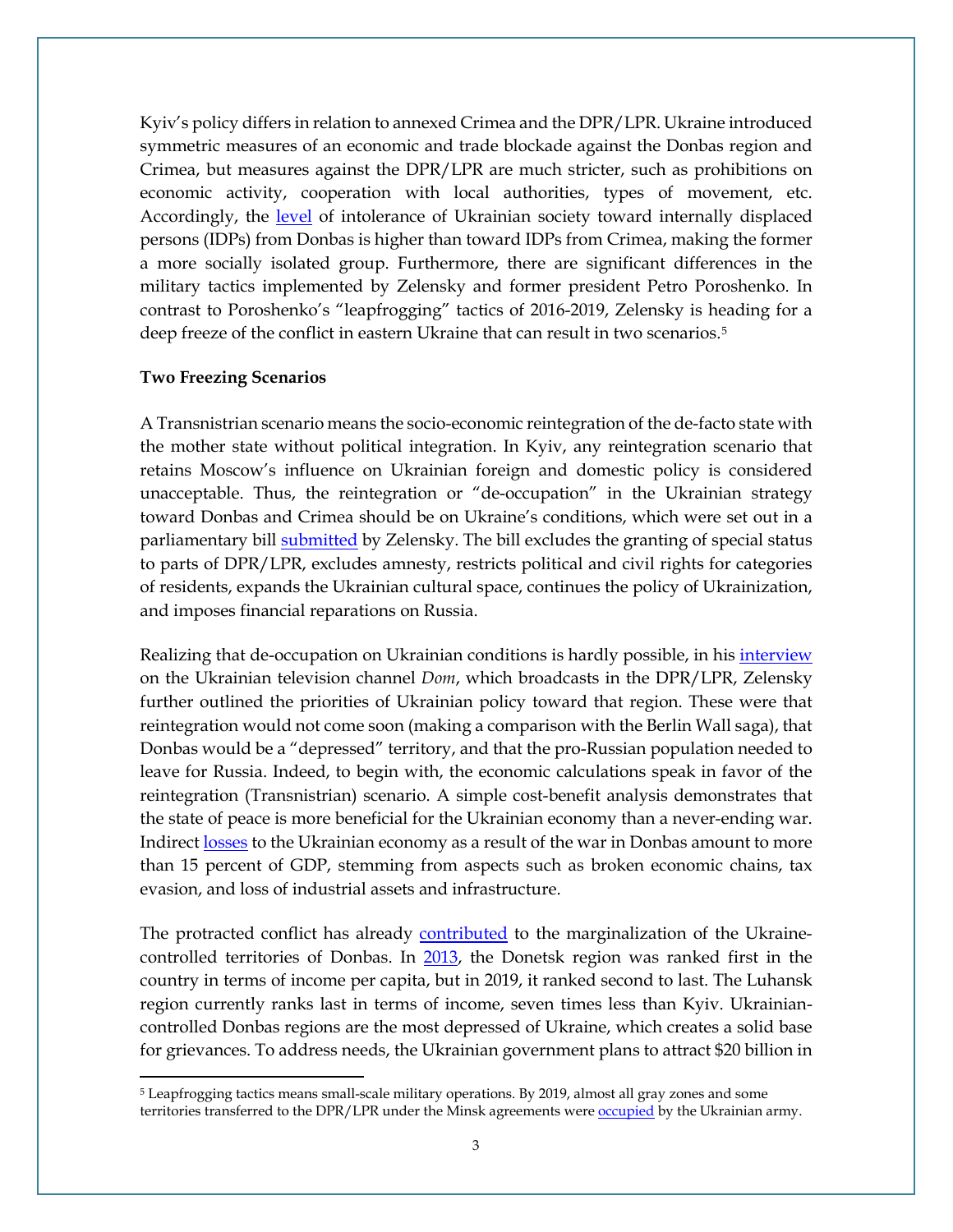international aid to [implement](https://www.kmu.gov.ua/news/uryad-shvaliv-koncepciyu-ekonomichnogo-rozvitku-doneckoyi-i-luganskoyi-oblastej) the "Concept of Economic Development of Donetsk and Luhansk Oblasts." However, raising funds has been difficult without a conflict settlement and stable peace pathway. In addition, it is necessary to maintain and equip the Ukrainian army, which has 40,000 [troops](https://www.ukrmilitary.com/2020/08/zsu.html) taking part in operations in Donbas. The Ministry of Defense [budget](https://www.ukrmilitary.com/2020/12/budget2021.html) for security and defense is now above 6 percent of GDP (in 2013, 1.6 percent of GDP), placing it in the top 35 countries in military-spending ratios.

Spending does not eliminate risks, which are many. If there is a reintegration route, the weak institutions of the Ukrainian state may not be able to accommodate the separatist territories, and the process itself may slow down or make impossible the proclaimed course of Ukraine toward its European and Euro-Atlantic integration. There is also the likely growth of radical right-wing sentiments in Ukraine, which would lead to clashes between far-right radicals and the population from DPR/LPR. Other issues would be significant expenses for restoring destroyed infrastructure, as well as a likely drop in the confidence of residents (and the electorate) in western Ukraine toward Zelensky. Either way, Ukraine's hopes for peace in the Donbas are undermined by Russia employing its military-diplomacy tools, managed escalation-de-escalations, and threats and posture of military invasion.

#### **Russian Levers**

There is a [broad consensus](https://www.tandfonline.com/doi/full/10.1080/1060586X.2018.1425083) that Russia uses separatist entities established on the territories of Ukraine and Moldova as leverage to influence these states' foreign and domestic policies. Comparing Transnistria and DPR/LPR, however, one can find important differences. Russia mainly uses socio-economic tools (trade, natural gas supplies, and investments) to support Transnistria, and political tools (pro-Russian voices) on elections in Moldova. Toward DPR/LPR, Russia mainly uses a coercive diplomacy toolset from escalations to threats of a full-fledged war, as we are seeing today. Many Ukrainians keep in mind that President Vladimir Putin has repeatedly [said](https://www.rbc.ru/politics/07/06/2018/5b190ca19a794743fd6aef44) that Ukraine will cease to exist as a state if Kyiv attempts to return DPR/LPR by military force.

Russia and Russia-backed rebels use various forms of violence against Ukrainian citizens living in Donbas as a means of influence on Kyiv's policies. Examples *include* keeping Ukrainian prisoners of war, throwing pro-Ukrainian activists in prisons and concentration camps, and using torture. Other pressures are restricting the freedom of movement of residents of Donbas, including a ban on travel for certain categories of the population.<sup>[6](#page-3-0)</sup> There is also a ban on the entry of Ukrainian citizens into the territories of DPR/LPR, including on actual residents of the Donetsk and Luhansk regions. Last but not least, Moscow has forced the expropriation of property and passportization[.7](#page-3-1)

<span id="page-3-0"></span><sup>&</sup>lt;sup>6</sup> See the 2021 DPR **Decree** "On a temporary ban on leaving the territory of the DPR" and the 2021 DPR [Decree](https://denis-pushilin.ru/doc/ukazy/Ukaz_N197_21062020.pdf) "On restriction of movement across the borderline with Ukraine."

<span id="page-3-1"></span><sup>&</sup>lt;sup>7</sup> See the 2021 DPR **Decree** "On the identification, registration and acceptance into municipal ownership of ownerless immovable things and property."